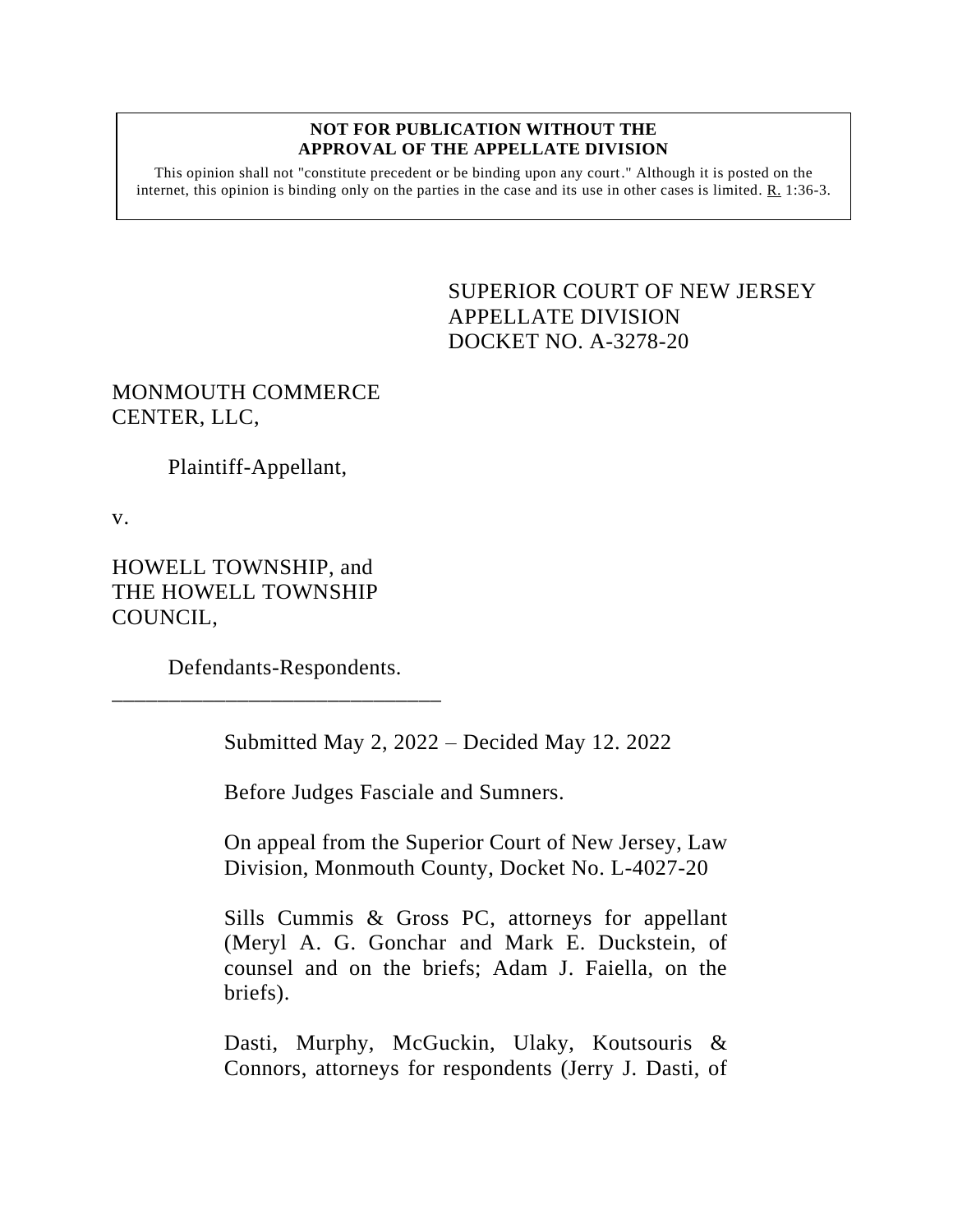counsel and on the brief; Kelsey A. McGuckin-Anthony, on the brief).

### PER CURIAM

In this action in lieu of prerogative writs, plaintiff Monmouth Commerce Center, LLC (MCC) appeals from two orders: a May 7, 2021 order granting defendants Howell Township and Howell Township Council's (collectively Township) motion to dismiss; and a July 12, 2021 order denying reconsideration. Applying Rule 4:6-2(e), we reverse.

I.

We accept the facts as pled by MCC. MCC applied to the Howell Township Planning Board (Board) on October 19, 2018 seeking approval for a large development project as well as accessory and associated uses.<sup>1</sup> The proposed project consisted of eight warehouse buildings and one commercial office building in the Township. The project's buildings totaled 1,242,102 square feet.

Chapter 139 of the Township Code requires a non-refundable application fee of \$1,000 for each 10,000 square feet of building area, in addition to \$100

<sup>&</sup>lt;sup>1</sup> The proposed warehouse and office building uses in MCC's application are permitted in the Township's Special Economic Development (SED) Zoning District in which the property is located.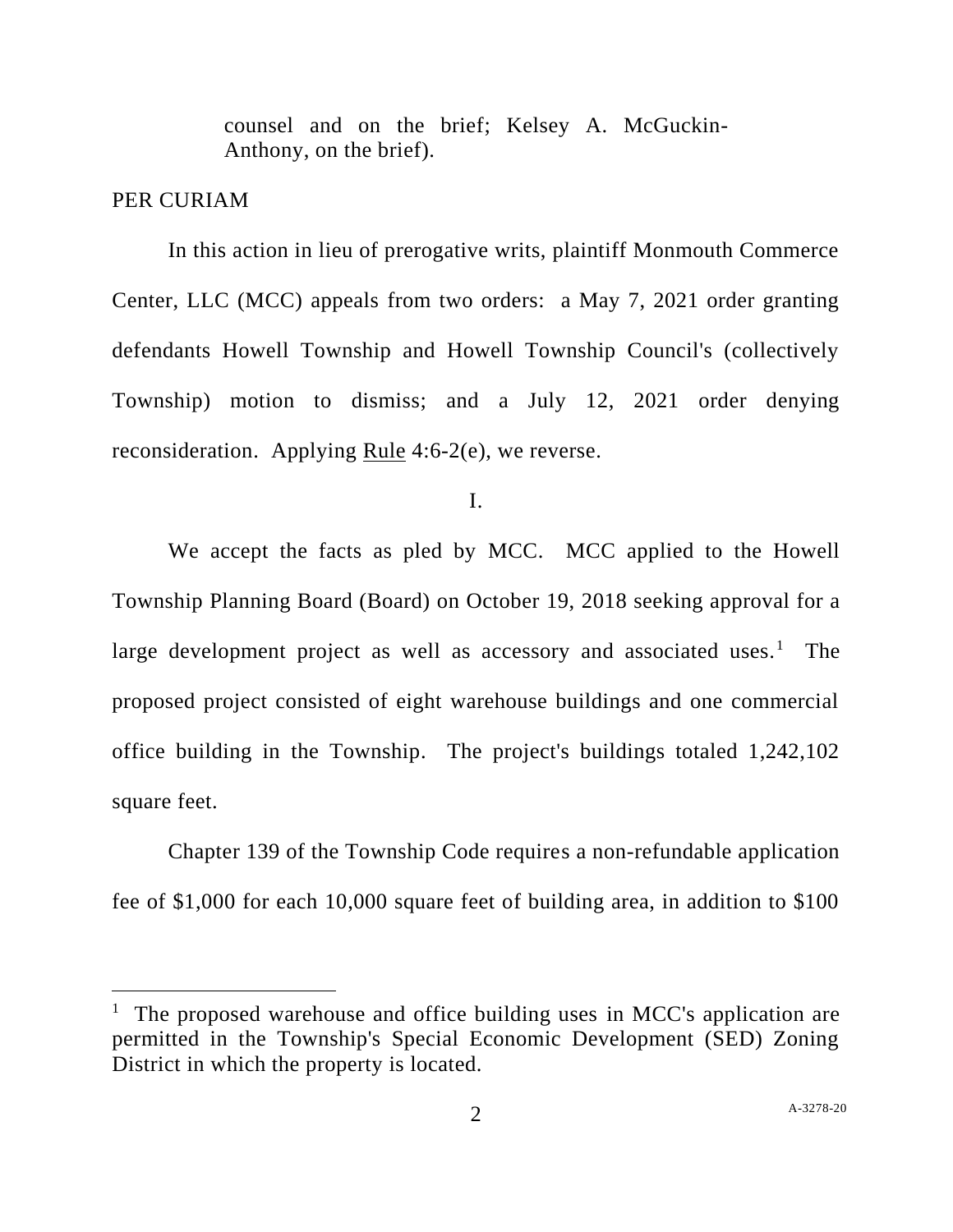for each additional 1,000 square feet of building area beyond the 10,000 square feet of building area for preliminary site approval. The Board's engineer estimated the application for preliminary site approval was \$124,220 in a December 14, 2018 review letter. The Township also required an application fee for final site approval for one-half of the preliminary site approval application fee.

On December 17, 2018, MCC paid \$186,330 in non-refundable application fees to the Township. Thereafter, MCC submitted revised site plans as part of its application before the hearings. The revised site plan required an additional fee of \$18,633, thus, MCC paid a total of \$204,963. MCC also paid the following amounts charged by the Township: (1) \$122,999.93 in escrow fees to cover the costs of the Board's professionals' review, including the Board's attorney's fees; (2) \$2,400 in fees for special meetings; and (3) \$1,000 in fees for the Technical Review Committee meetings. MCC's application was the subject of ten hearings prior to the Board's vote to deny its application.

MCC initially filed a prerogative writs complaint against the Township and the Board on May 21, 2020, challenging the Board's denial of its land use application and asserting claims against the Township for the application fees charged in its application. Following discussions between the parties and the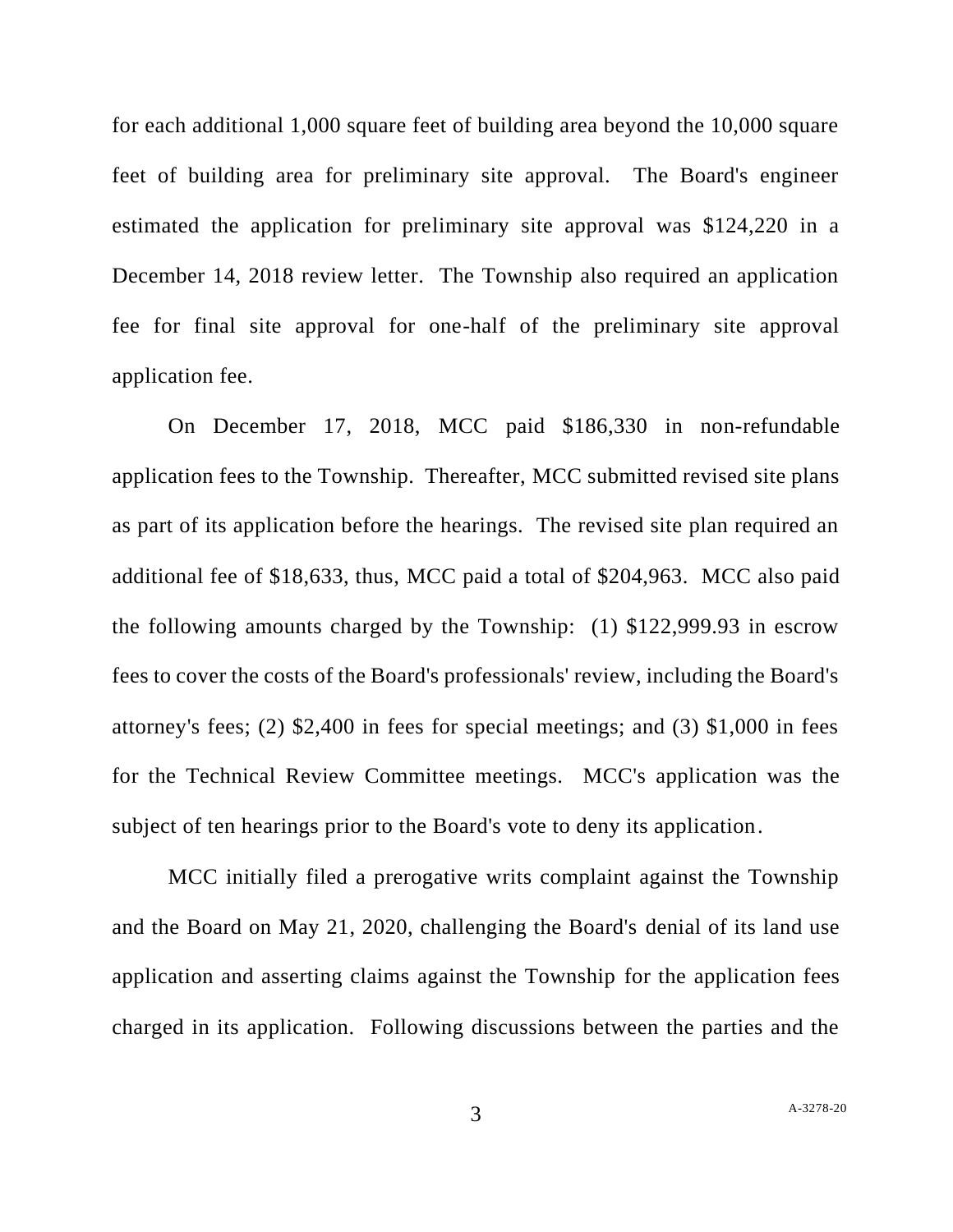judge, the Township elected to bifurcate the claims, and the parties executed a stipulation of dismissal without prejudice on September 1,  $2020$ <sup>2</sup> Counsel for the Township sent a letter to MCC's counsel, acknowledging the stipulation of dismissal includes the understanding that MCC had one year to file a separate action against the Township that would focus on the application fees. Thus, MCC had until August 31, 2021 to file the new claim.

On December 14, 2020, MCC filed a new complaint against the Township alleging that the application fees, imposed pursuant to N.J.S.A. 40:55D-8(b) to cover the "administrative costs" associated with the New Jersey Municipal Land Use  $Law<sup>3</sup>$  ("MLUL") were improper and unreasonable, and constituted an illegal exaction. The Township filed a motion to dismiss the complaint on March 18, 2021.

The motion judge rendered an oral decision supporting the May 7, 2021 order dismissing the complaint. The motion judge ruled that MCC's complaint was barred under Rule 4:69-6(a), which requires an action in lieu of prerogative writs must be brought no later than forty-five days from a land use board's publication of notice of its decision. The motion judge nonetheless agreed with

 $2^2$  A related Case Management Order was entered on June 3, 2021.

<sup>&</sup>lt;sup>3</sup> N.J.S.A. 40:55D-1 to -136.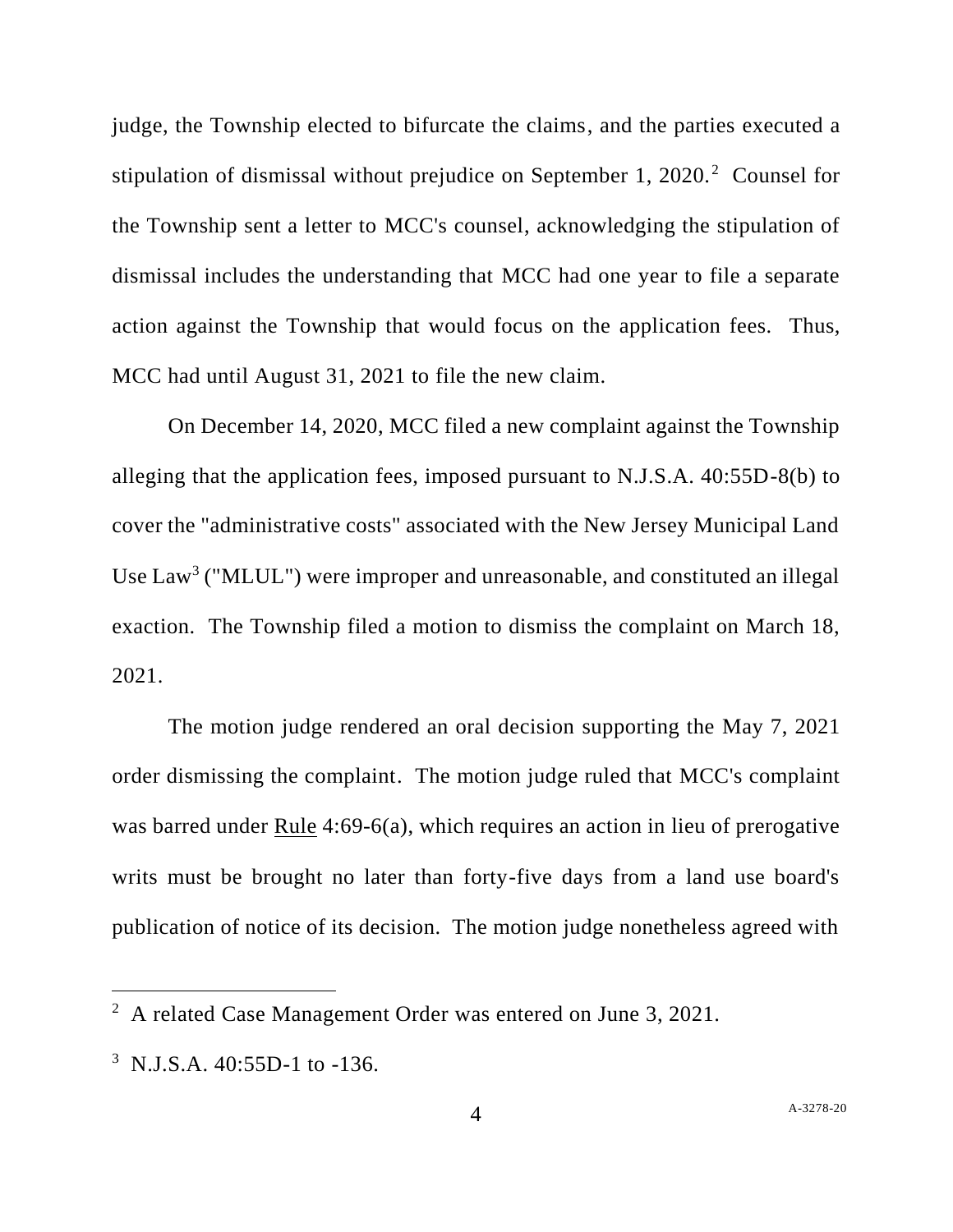the Township that "the voluntary rule applies because plaintiff has not alleged fraud, duress, extortion or mistake of fact." As to the exaction argument, the motion judge also stated, "there [are] no proofs in this record establishing the Township's ordinance is not supported by a rational basis." The motion judge later denied reconsideration.

II.

On appeal, MCC argues:

#### POINT I

[MCC]'S COMPLAINT WAS TIMELY FILED, AND THE [JUDGE] BELOW ERRED IN CONCLUDING THAT THE CLAIMS ASSERTED HEREIN ARE BARRED AS UNTIMELY PURSUANT TO R[ULE] 4:69-6[.]

#### POINT II

### THE [MOTION JUDGE] INCORRECTLY AND PREMATURELY APPLIED THE VOLUNTARY PAYMENT DOCTRINE[.]

A. The Voluntary Payment Doctrine Is An Affirmative Defense, And Therefore [MCC] Was Not Required To Include Allegations In Its Pleading Which Establish, Or Even Allege, That Such Defense Is Inapplicable.

B. Even Though [MCC] Was Not Required To Plead An Exception [T]o [T]he Voluntary Payment Doctrine, [MCC] Did, In Fact, Plead Facts In Its Complaint That Allege Duress.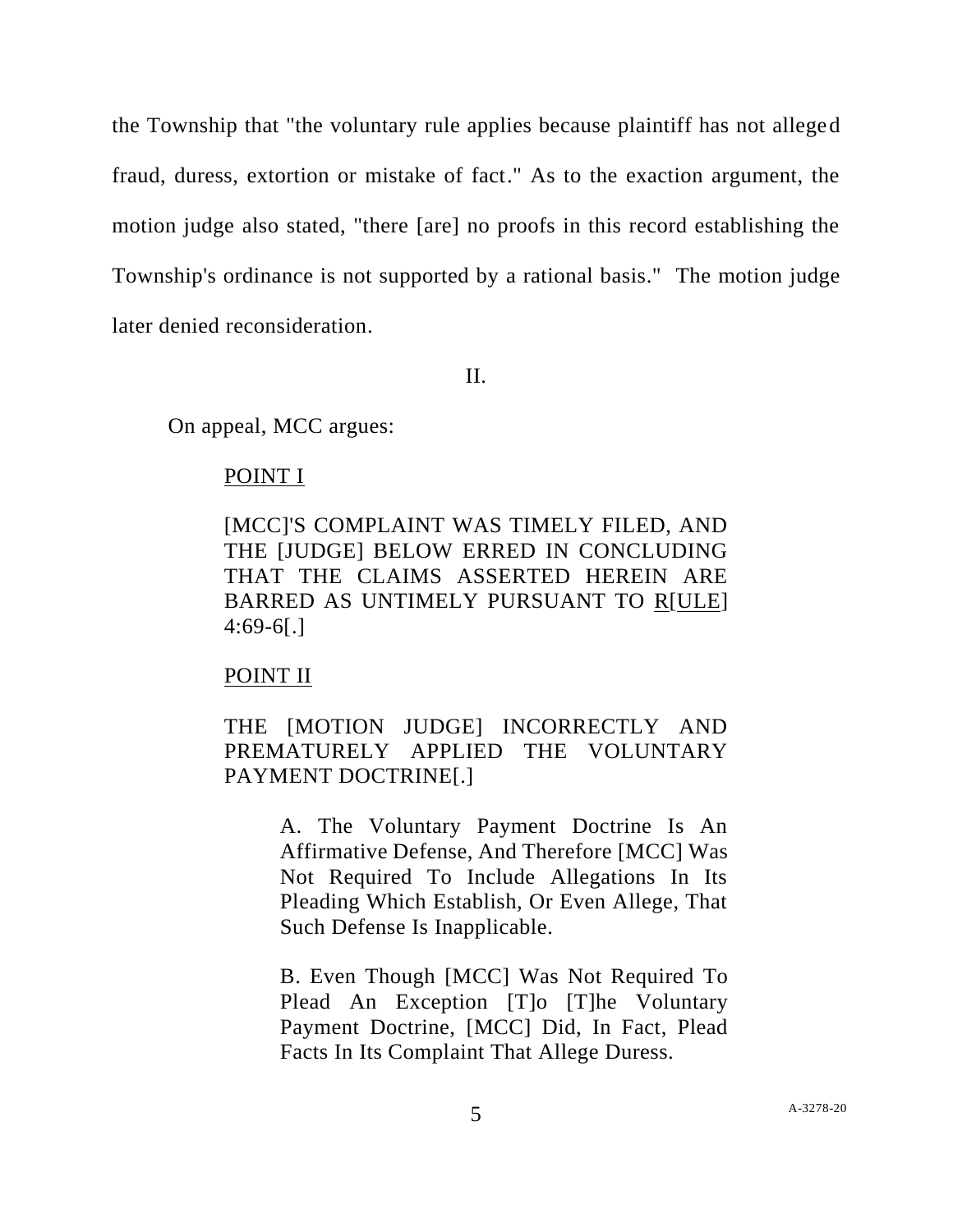#### POINT III

## THE [MOTION JUDGE] ERRED IN DISMISSING THE COMPLAINT BASED ON THE CONCLUSION THAT THE FEES WERE "LEGAL," NOT EXCESSIVE, AND NOT UNREASONABLE[.]

We use a de novo standard to review the dismissal of a complaint for failure to state a claim. Dimitrakopoulos v. Borrus, Goldin, Foley, Vignuolo, Hyman and Stahl, P.C., 237 N.J. 91, 108 (2019). We apply the same standard under Rule 4:6-2(e) that governed the motion judge and look to "the legal sufficiency of the facts alleged on the face of the complaint." Printing Mart-Morristown v. Sharp Elecs. Corp., 116 N.J. 739, 746 (1989). We are limited to reviewing "the pleading themselves." Roa v. Roa, 200 N.J. 555, 562 (2010). "'At this preliminary stage of the litigation the [judge] is not concerned with the ability of plaintiffs to prove the allegation contained in the complaint' and the plaintiff is 'entitled to every reasonable inference of fact.'" Dimitrakopoulos, 237 N.J. at 107 (quoting Printing Mart-Morristown, 116 N.J. at 746). However, "if the complaint states no claim that supports relief, and discovery will not give rise to such a claim, the action should be dismissed." Ibid. Using this standard, we review dismissal of MCC's claims.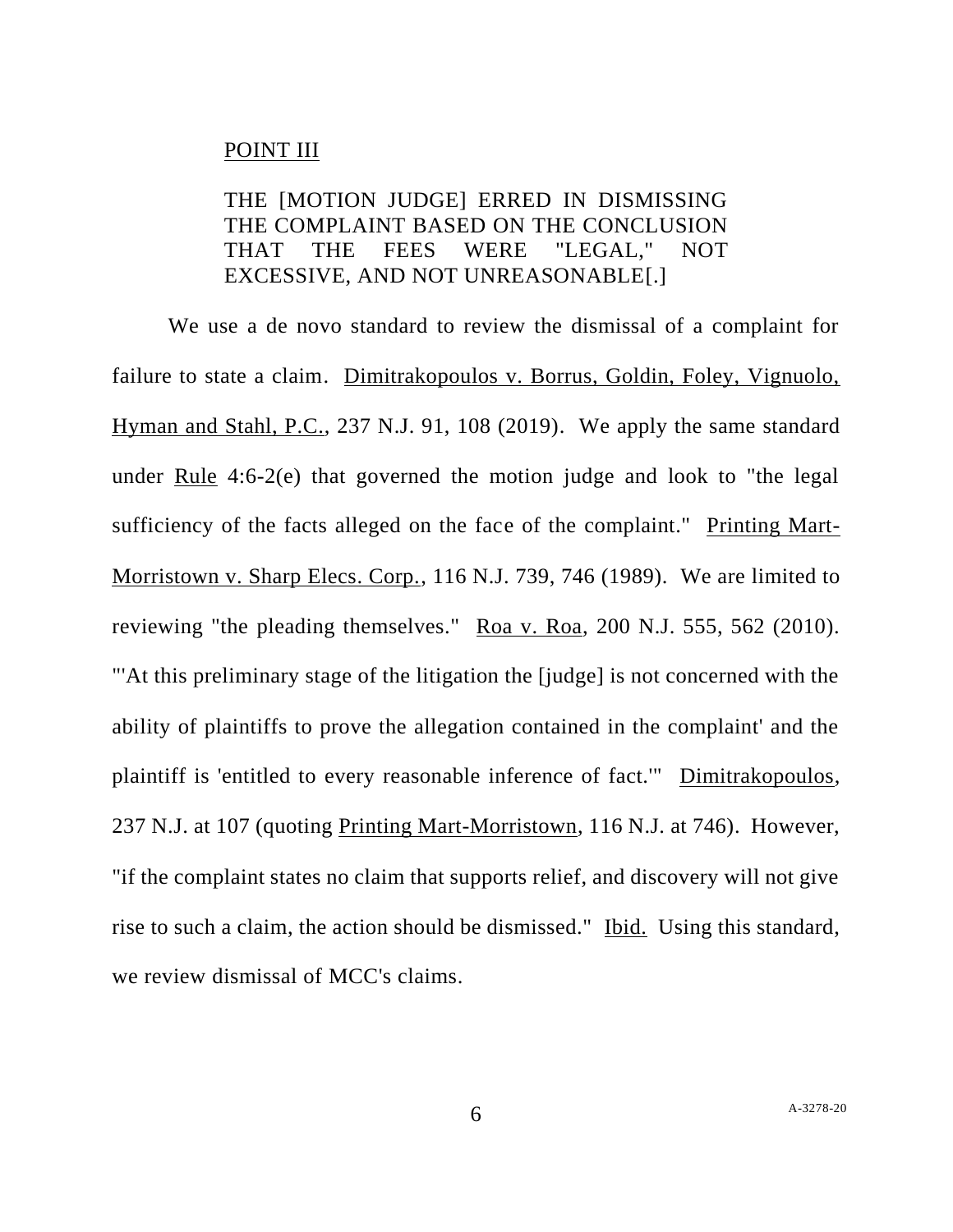A.

We begin by addressing the motion judge's conclusion MCC's complaint was untimely under Rule 4:69-6(a). Rule 4:69-6(a) requires that an action in lieu of prerogative writs must be filed no later than "[forty-five] days after the accrual of the right to the review, hearing or relief claimed." A judge may enlarge the forty-five-day period "where it is manifest that the interest of justice so requires."  $R. 4:69-6(c)$ .

The complaint was timely. MCC filed its initial complaint challenging both the Board's decision to deny the application and the imposition of the application fees in a complaint in lieu of prerogative writs on May 21, 2020 within forty-five days from the Board's April 8, 2020 published resolution. Following the case management conference discussion on severance, all parties agreed to bifurcate the claims and they entered into a stipulation of dismissal without prejudice. It is undisputed that counsel for the Township wrote in a letter that there was an understanding between the parties that MCC had one year from the stipulation's September 1, 2020 date to bring a new, separate action against the Township to challenge the fees. MCC filed the present complaint on December 14, 2020, well within the agreed August 31, 2021 deadline to file the new claim; therefore, the complaint was timely.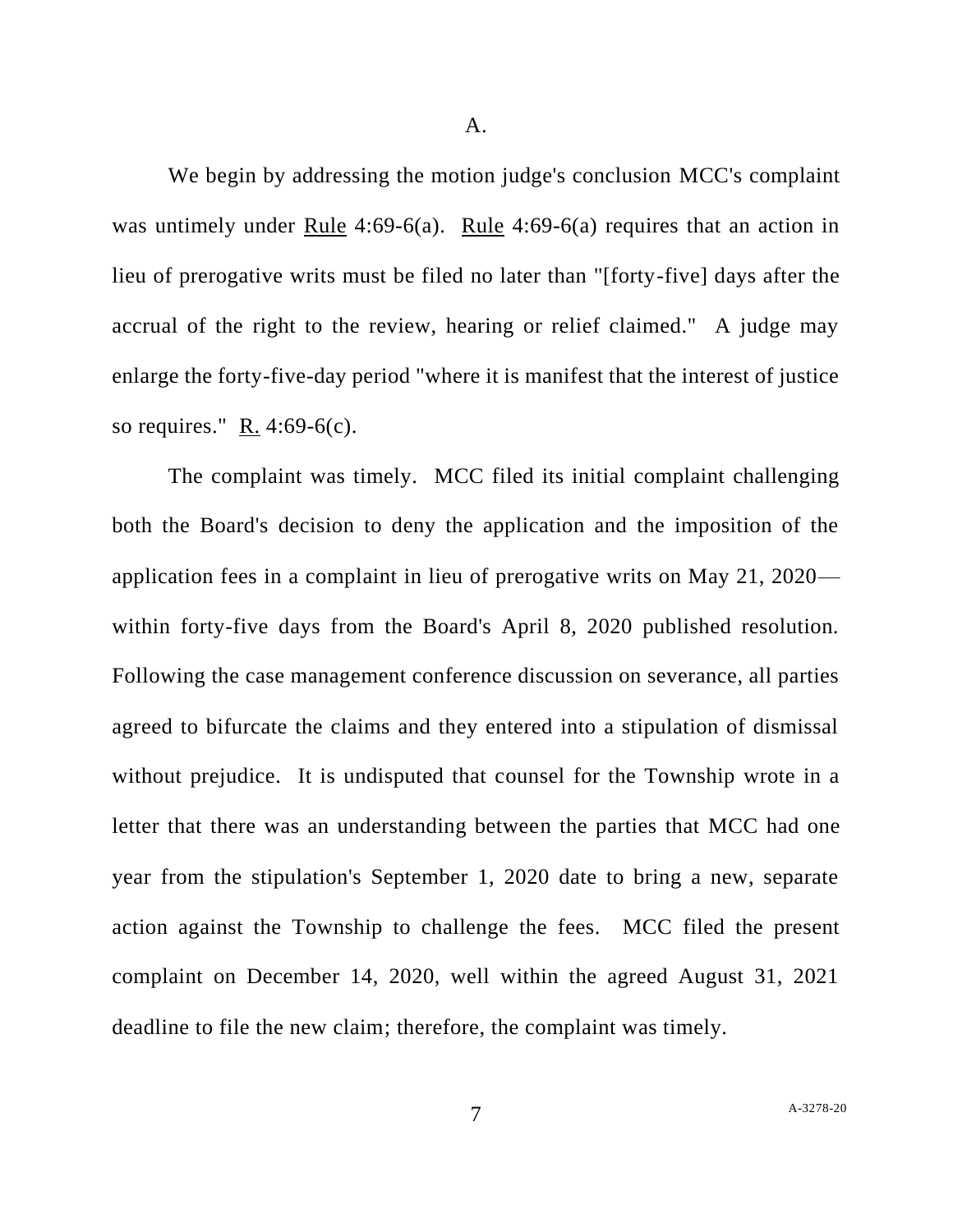MCC argues that the motion judge erred in dismissing its complaint for failing to plead the applicability of an exception to the affirmative defense of the voluntary payment doctrine. MCC argues that the judge applied the wrong standard because it does not have the burden to anticipate affirmative defenses on a motion to dismiss.

The voluntary payment doctrine refers to the "general common-law rule that where a party, without mistake of fact, fraud, duress, or extortion, voluntarily pays money on a demand that is not [enforceable] against him, he may not recover it." Cont'l Trailways, Inc. v. Dir., Div. of Motor Vehicles, 102 N.J. 526, 548 (1986). "If the demand for the money was legal . . . there is no need to determine whether the money should be returned. In all of the cases holding that the payee need not refund the monies, it was not collected pursuant to valid legal obligation." Squires Gate, Inc. v. Cnty. of Monmouth, 247 N.J. Super. 1, 10 (App. Div. 1991). Cases where money has been refunded after payment were based on a factual finding that the money was paid under duress. Ibid.

The motion judge found

In the instant matter, [the Township] asserts that the voluntary rule applies because [MCC] has not alleged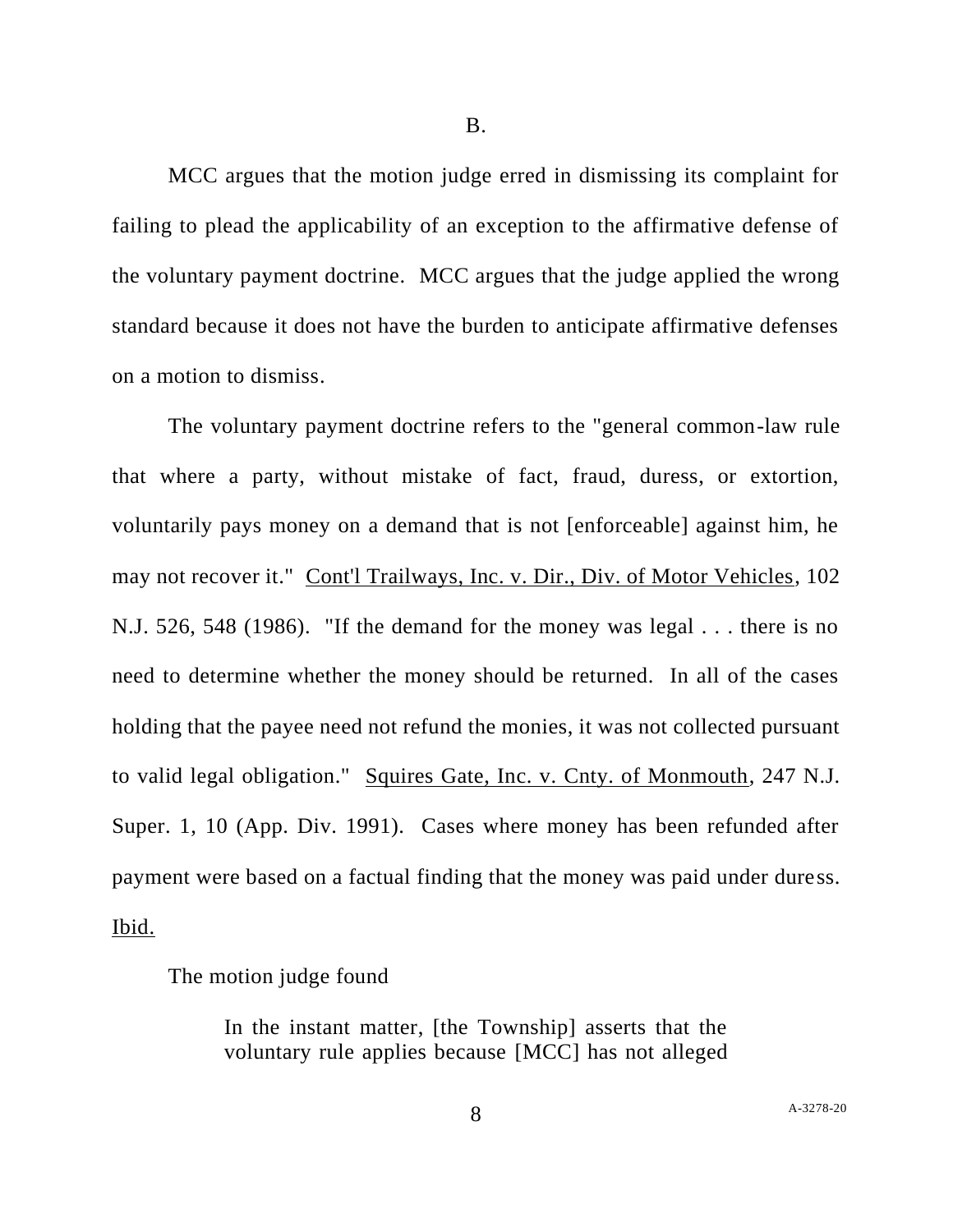fraud, duress, extortion or mistake of fact. However, [MCC] asserts that the voluntary rule does not apply because the application's fees needed to be paid as part of the application checklist. This record indicates . . . [MCC's] complaint does not allege any claims of fraud, duress, extortion, or mistake of fact.... Rather [MCC's] complaint asserts improper application fees and fee ordinance.

Further, while [MCC] asserts the payments were not voluntary, there is no evidence in this record indicating such. Finally the demand for money was legal under Township Code, therefore there is no need for this [c]ourt to determine the paid money should be returned.

A plaintiff is not required to anticipate every defense that could be possibly raised by the defendant to survive a motion to dismiss for failure to state a claim. The motion judge is limited to determining "whether a cause of action is 'suggested' by the facts," and he must search "the complaint in depth and with liberality to ascertain whether the fundament of a cause of action may be gleaned even from an obscure statement of claim, opportunity being given to amend if necessary." Nostrame v. Santiago, 213 N.J. 109, 127 (2013) (quoting Printing Mart-Morristown, 116 N.J. at 746). Plaintiff's complaint demonstrated the existence of allegations that constituted a valid cause of action: that the application fees, pursuant to N.J.S.A. 40:55D-8(b), were excessive, unreasonable, and constituted an illegal exaction.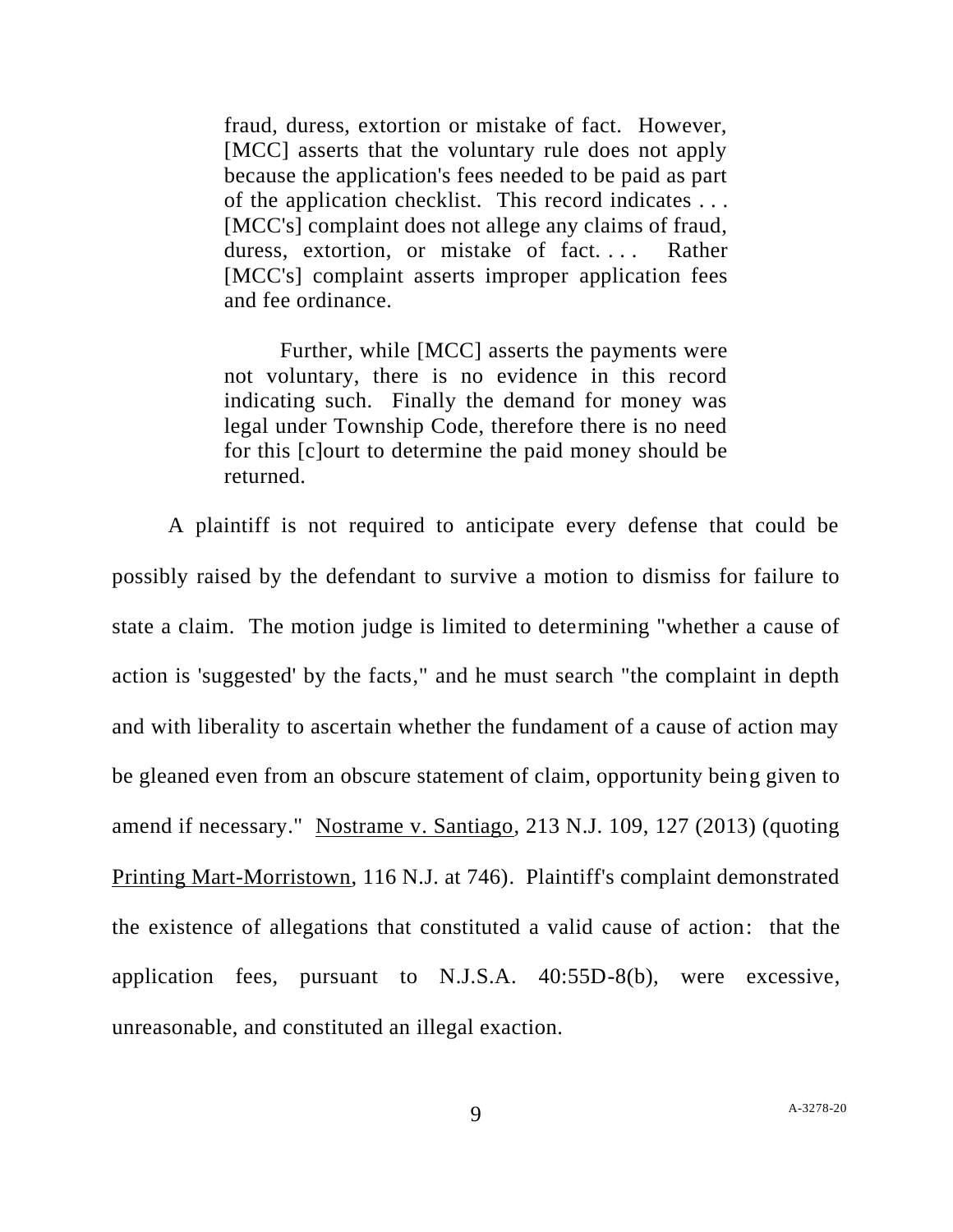The motion judge dismissed the motion because the complaint failed to rebut the voluntary payment doctrine. The motion judge was required to search the complaint with liberality to determine whether a cause of action may be gleaned. The complaint alleged that MCC "could not proceed with its Application for preliminary and final site plan approvals or amend its Application without making such payments, and failure to pay would preclude obtaining approvals necessary to develop its proposed project." Under the liberal pleading standard, this allegation constitutes a potential rebuttal of duress to the voluntary payment doctrine. There are sufficient factual allegations in the complaint to preclude granting a motion to dismiss for failure to state a claim.

### $C<sub>c</sub>$

MCC correctly argues that the motion judge erred in finding that the Township's fees were "reasonable" because that conclusion is premature prior to discovery. MCC therefore contends the judge's conclusions as to the ultimate issue in the case were inappropriate on a motion to dismiss.

N.J.S.A. 40:55D-8(b) authorizes a municipality agency to charge reasonable fees which "shall be used to defray the cost of tuition for those persons required to take the course in land use law and planning in the municipality." Generally, courts "presume the validity and reasonableness of a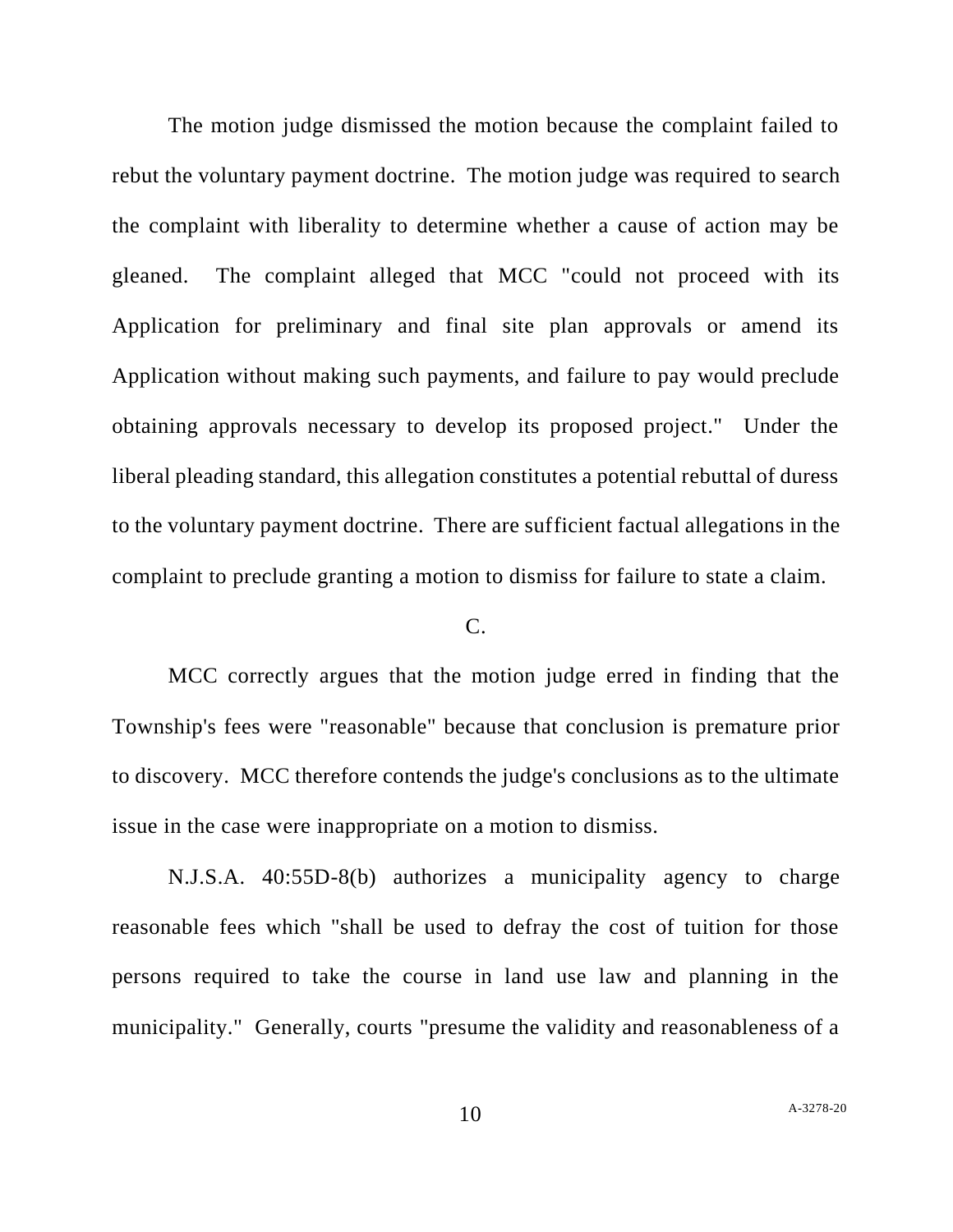municipal ordinance." First Peoples Bank v. Medford, 126 N.J. 413, 418 (1991). The challenger bears a heavy burden in proving the ordinance is arbitrary or unreasonable. Ibid. The presumption may only be overcome "by proofs that preclude the possibility that there could have been any set of facts known to the legislative body or which could reasonably be assumed to have been known which would rationally support a conclusion that the enactment is in the public interest." Hutton Park Gardens v. Town Council of W. Orange, 68 N.J. 543, 565 (1975). A judge "will sustain an ordinance if it is supported by a rational basis." First Peoples Bank, 126 N.J. at 418-19.

The motion judge determined the fees were reasonable and stated

In the instant matter, [MCC] asserts that the Township fee calculation is unreasonable. Specifically[,] plaintiff indicates that the application fees in the surrounding municipalities of Colts Neck, Wall Township[,] and Brick Township would have been significantly less than those of Howell Township. However, as indicated in this record[,] the Township fees are calculated by square footage . . . . [MCC's] application fee was for 1,242,102 square feet of development. Other surrounding municipalities also use square footage to determine application fees.

There [are] no proofs in this record establishing the Township's ordinance is not supported by a rational basis.